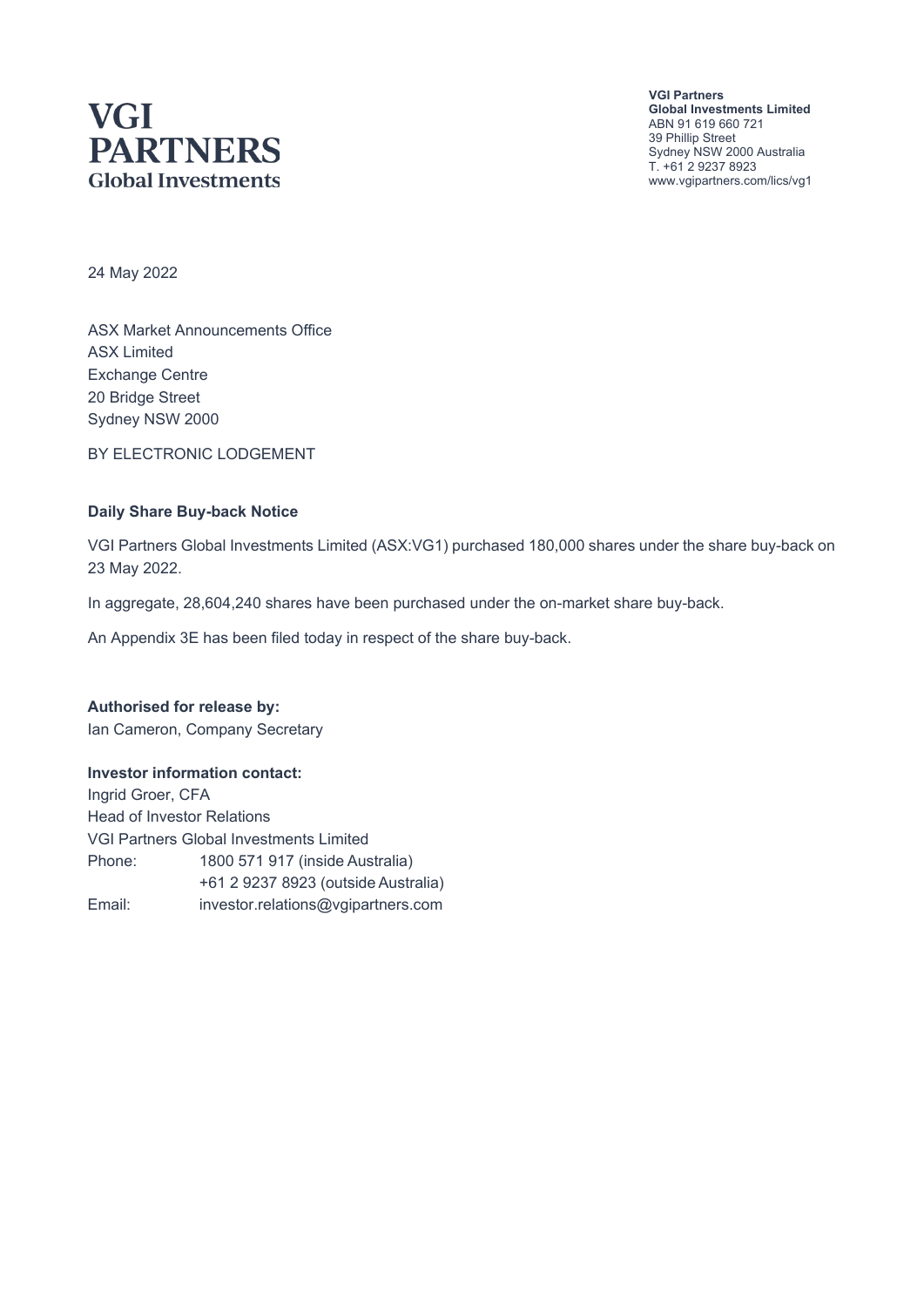*Rule 3.8A*

# **Appendix 3E**

## **Daily share buy-back notice (***except* **minimum holding buy-back and selective buy-back)**

*Information and documents given to ASX become ASX's property and may be made public.* Introduced 1/9/99. Origin: rule 3.6, Appendix 7C. Amended 30/9/2001, 11/01/10

| Name of entity                                 | ABN/ARSN       |
|------------------------------------------------|----------------|
| <b>VGI Partners Global Investments Limited</b> | 91 619 660 721 |

We (the entity) give ASX the following information.

#### **Information about buy-back**

1 Type of buy-back On-market buy-back within 10/12 limit

2 Date Appendix 3C was given to ASX

18 August 2020

### **Total of all shares/units bought back, or in relation to which acceptances have been received, before, and on, previous day**

|   |                                                                                                                                              | <b>Before previous</b><br>day | Previous day |
|---|----------------------------------------------------------------------------------------------------------------------------------------------|-------------------------------|--------------|
| 3 | Number of shares/units bought<br>back or if buy-back is an equal<br>access scheme, in relation to<br>which acceptances have been<br>received | 28,424,240                    | 180,000      |
|   | Total consideration paid<br>or<br>payable for the shares/units                                                                               | \$63,948,008.06               | \$282,204.00 |

<sup>+</sup> See chapter 19 for defined terms.